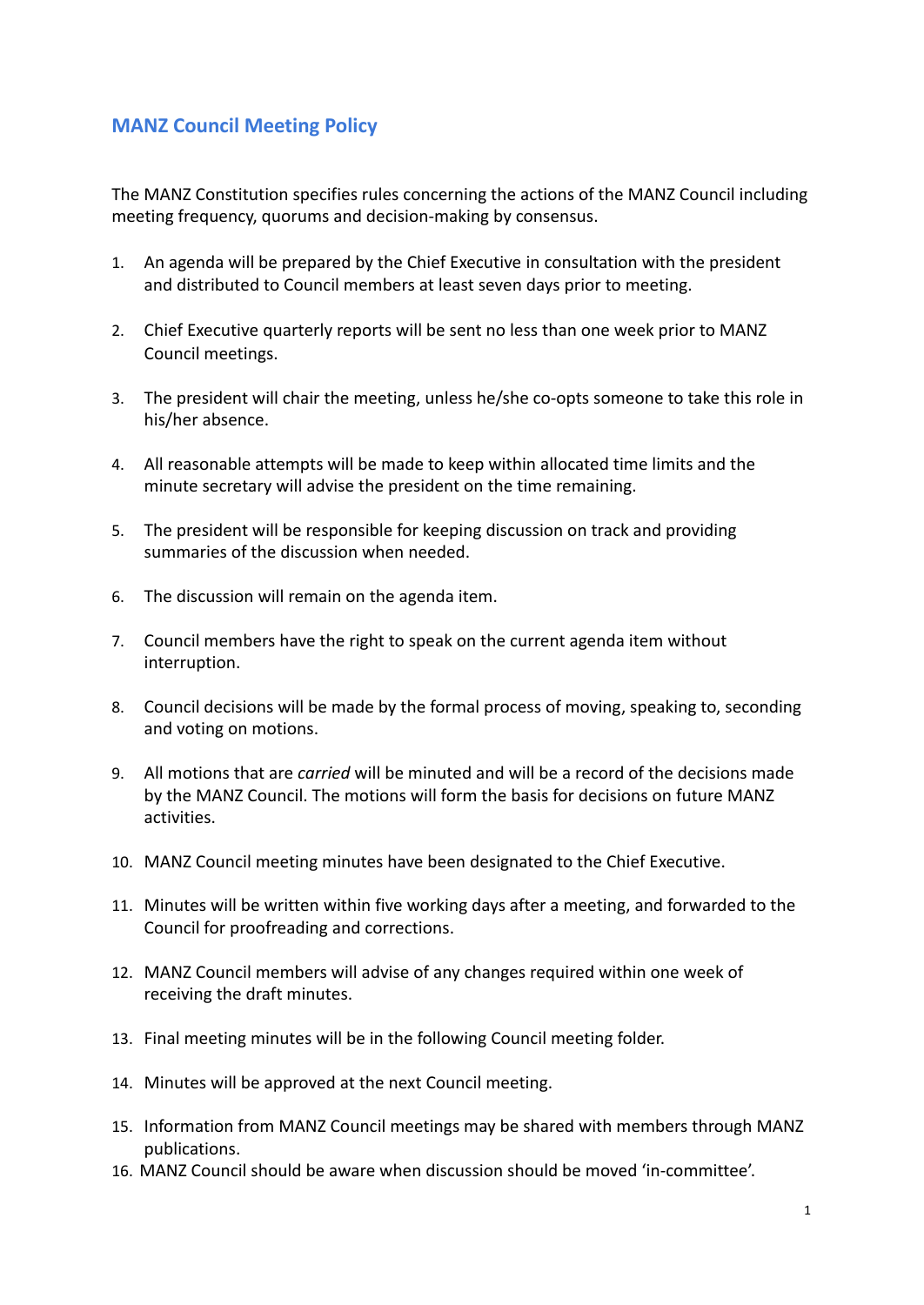- When sensitive or confidential issues/matters are to be discussed, the chairperson will be responsible for opening and concluding the "In Committee" matters.
- Anyone within the Council raising a matter/issue may request that the discussions be "In Committee". This issue should be brought to the attention of the president before the meeting.
- All details of the discussions "In Committee" and the fact that discussions have taken place by council need to be kept strictly confidential.
- Minutes shall be taken of any "In Committee" matters. These minutes shall not be circulated but shall be kept in a restricted folder accessible only to the relevant committee or subcommittee members upon request.
- If there is any doubt over confidentially, the guide to council is that details as recorded in the Minutes of the Council, which is a public document, can be conveyed/discussed outside Council.
- Individual council members may have need for confidential discussions between themselves. At the outset of any discussion, these matters should be explicitly identified as "Confidential" or "In Committee".
- Should there be a suspected breach of confidentially this should be i) raised and dealt with by the president with the individual concerned, if known; ii) raised within a Council meeting if the source of the breach is unknown.
- Correspondence between councillors on sensitive and confidential topics shall have the wording 'Private and Confidential' at the top of the correspondence.

| <b>Meeting Dates</b>                                                                                                                                                                  | <b>Chief Executive Reports</b>                                                                                                                                | <b>Finance Reports</b>                                                        |
|---------------------------------------------------------------------------------------------------------------------------------------------------------------------------------------|---------------------------------------------------------------------------------------------------------------------------------------------------------------|-------------------------------------------------------------------------------|
| Meeting One: March<br>Approval/sign off of MANZ Annual<br>Report for AGM, approval of Chief<br>Executive Annual Plan.                                                                 | Full year Chief Executive report<br>for Annual Report available prior<br>to March meeting.<br>Q1 Chief Executive Report -<br>available prior to March meeting | Annual Report (full year) available<br>for March meeting.                     |
| Meeting Two: April/May<br>Post conference feedback and<br>welcome to new council members.<br>Or<br>Review of MANZ strategic aims and<br>annual goals and review of MANZ<br>policies.  | Chief Executive Report $-$<br>available prior to meeting                                                                                                      | First quarter (Jan-Mar) Finance<br>Report, available prior to<br>meeting.     |
| Meeting Three: July/Aug<br>Post conference feedback and<br>welcome to new council members.<br>Or<br>Review of MANZ strategic aims and<br>annual goals and review of MANZ<br>policies. | Chief Executive Report -<br>available prior to meeting                                                                                                        | Second quarter (April-June)<br>Finance Report, available prior to<br>meeting. |

The following meeting schedule will guide MANZ Council meetings and reports each year